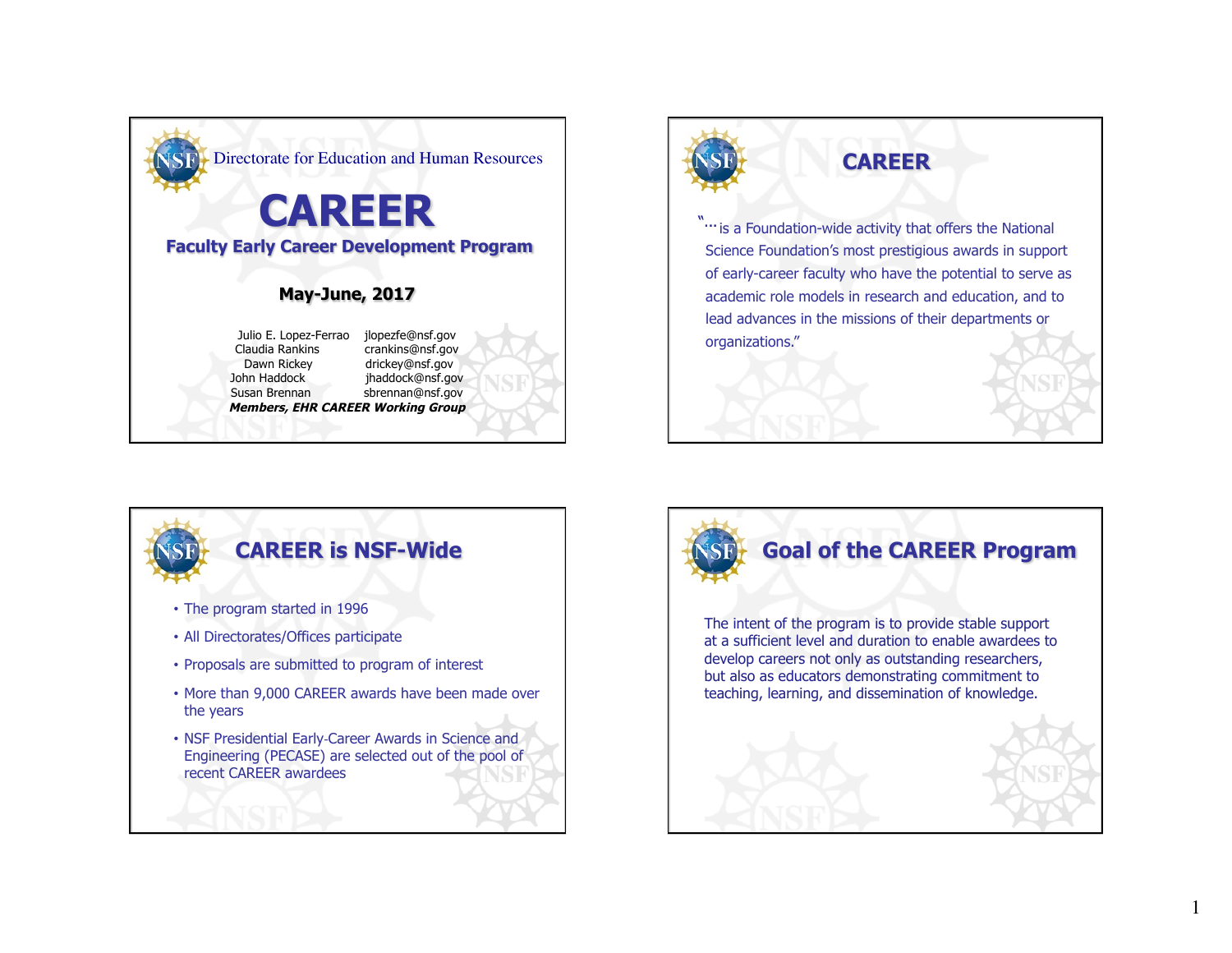

- Universities and Colleges Universities and two- and four-year colleges (including community colleges) accredited in, and having a campus located in, the U.S. acting on behalf of their faculty members. Such organizations also are referred to as academic institutions.
- Non-profit, non-academic organizations: Independent museums, observatories, research labs, professional societies and similar organizations in the U.S. associated with educational or research activities.
- NSF encourages proposals from different institutional types, including Minority Serving and Predominantly Undergraduate Institutions.

# **SD: Investigator Eligibility Criteria**

- Hold a doctoral degree in a field supported by NSF by EHR's deadline for submission of CAREER proposals (July 19, 2017; July 18, 2018; and July 17, 2019);
- Be engaged in research and education in a field supported by NSF;
- Be employed in a tenure-track (or tenure-track-equivalent) position as an assistant professor (or equivalent title) as of October 1 after the proposal submission;
- Be untenured as of October 1 following the proposal submission; and
- Have not previously received a CAREER award. (Prior or concurrent Federal support for other types of awards for non-duplicative research does not preclude eligibility.)



#### **Investigator Eligibility Criteria: Tenure-Track Equivalency**

For a position to be considered tenure-track-equivalent, it must meet all of the following requirements:

- (1) the employee has a continuing appointment that is expected to last the five years of a CAREER grant;
- (2) the appointment has substantial research and educational responsibilities; and
- (3) the proposed project relates to the employee's career goals and job responsibilities, as well as to the mission of the department or organization.

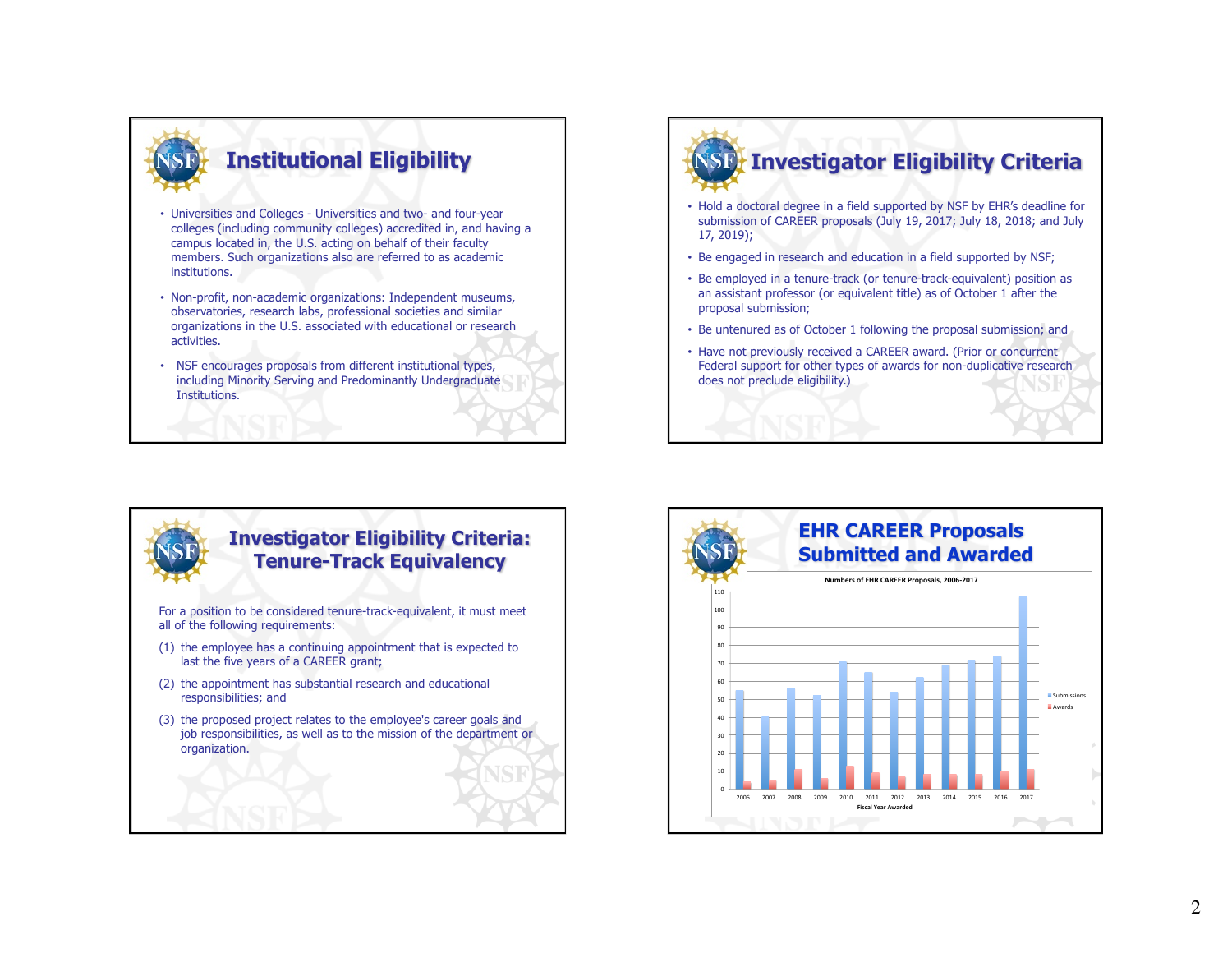



#### **What Makes a Successful EHR CAREER Proposal ?**

CAREER investigators are expected to formulate research questions that are likely to yield significant knowledge relevant to core problems of STEM education. To support this goal, the proposed research methods should be detailed and carefully justified.

EHR CAREER proposals should meet the following basic requirements:

• Investigators should pose research problems of compelling importance deeply rooted in one or more STEM fields. Proposed research methods must closely align with clear, specific research questions.



#### **What Makes a Successful EHR CAREER Proposal ?**

- Investigators must demonstrate how the proposed research plan builds upon existing theory and evidence from relevant fields. Proposals must draw broadly on the current education-relevant literatures and also on the specific literature in any STEM domain of central focus.
- Investigators must explicitly describe the research design, including underlying methodological assumptions, targeted population and sampling, measures and instruments, and data gathering and analysis plan. Data collection procedures should be well specified, particularly with information on the reliability, validity, and appropriateness of proposed measures and instruments or particular plans for establishing them if not initially known.



### **What Makes a Successful EHR CAREER Proposal ?**

- Proposals involving quantitative research should include: descriptions of the statistical methods to be used; details on how potential threats to internal and external validity will be addressed; results of power analyses demonstrating the adequacy of proposed sample sizes; and estimates of effect sizes, as appropriate.
- Proposals involving *qualitative* research should explain the procedures that would be used to collect, code, reduce, and analyze data, and describe the specific conceptual frameworks that will guide analyses.
- Proposals can strengthen their competitiveness by reporting pilot results and and providing examples of anticipated findings.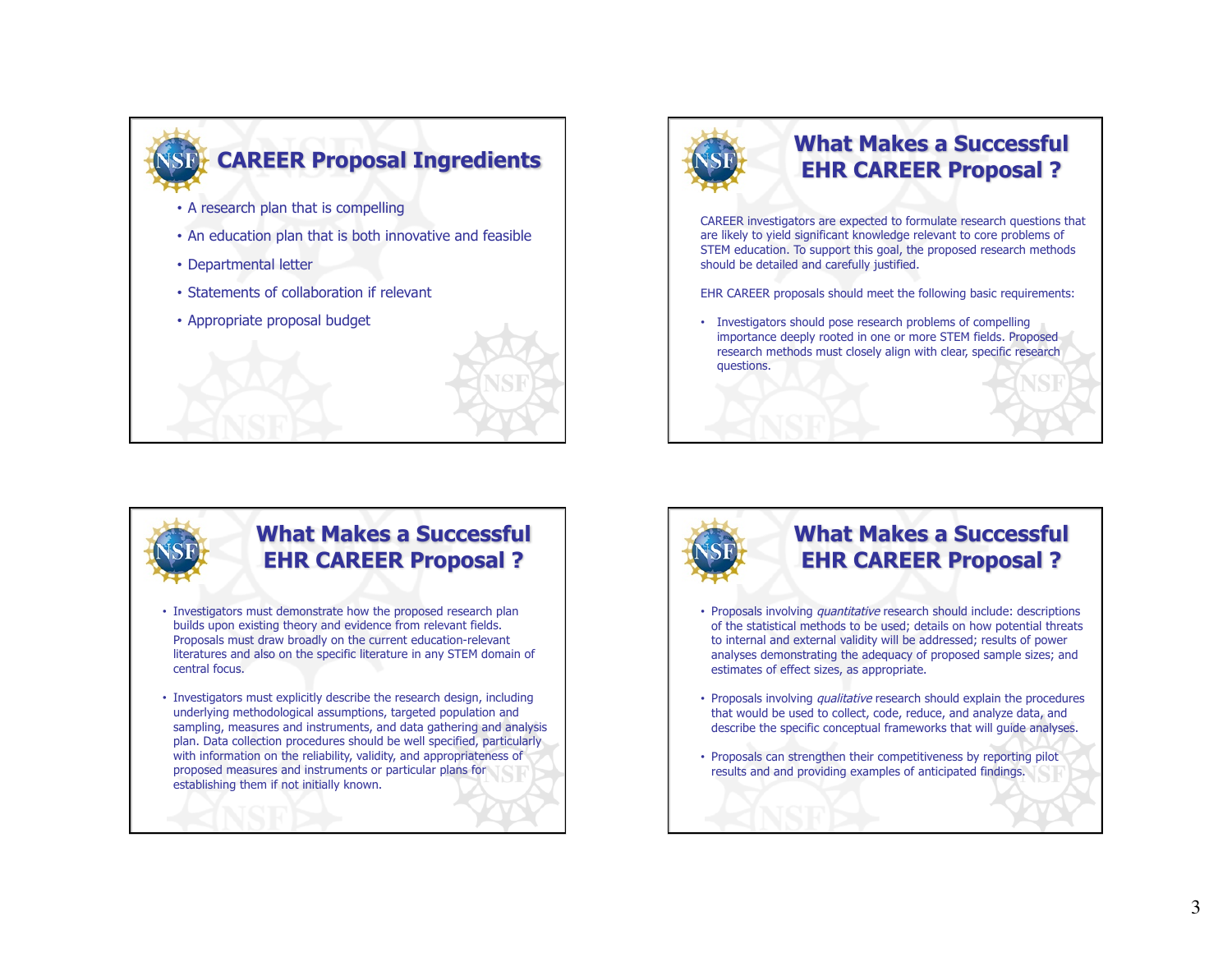

## **What Makes a Successful EHR CAREER Proposal ?**

The Common Guidelines for Education Research and Development (NSF 13-126), jointly developed by the National Science Foundation and the Institute of Education Sciences in the U.S. Department of Education, are a useful reference to help in the preparation of CAREER proposals for submission to EHR.

The Guidelines can be found at http://www.nsf.gov/pubs/2013/nsf13126/nsf13126.pdf .



## **Integration of Research and Education**

**How will your research impact your education goals and how will your education activities feed back into your research?** Some possibilities:

- Involving others (postdocs, grad. students, undergraduates, K-12, high school teachers, public) in your research using new tools, lab methods, field study, cyber networks, etc...
- Partnering with those in other communities, especially those historically underrepresented in science and engineering
- Bringing the excitement of your research topics to help in the education of others
- Searching for new methods to deliver your research results to a broader audience than those in the research community
- Using the broader community to gather data for your scientific pursuits ("citizen science")



#### **Evaluation and Advisory Boards**

- **Evaluation:** One of the elements to be considered in the review of both the intellectual merit and broader impacts of proposals is the mechanism to evaluate success. Meaningful assessment and evaluation of NSF-funded projects should be based on appropriate metrics. Thus, individual CAREER projects submitted to EHR should include clearly stated goals, specific descriptions of the activities that the PI intends to do, and a plan in place to document the outputs of those activities.
- **Advisory Boards:** CAREER proposals submitted to EHR may include advisory boards, including experts from the fields represented in the proposals to ensure appropriate advice, oversight, direction of the proposed scopes of work, and evaluation of the impact of the research and education activities.



#### **EHR Programs that Accept CAREER Proposals**

#### **Division of Graduate Education**

• EHR Core Research (ECR)

**Division of Research on Learning in Formal and Informal Settings**

- Advancing Informal STEM Learning (AISL)
- Discovery Research K-12 (DRK-12)
- EHR Core Research (ECR)
- Innovative Technology Experiences for Students and Teachers (ITEST)
- STEM + Computing Partnerships (STEM +C)